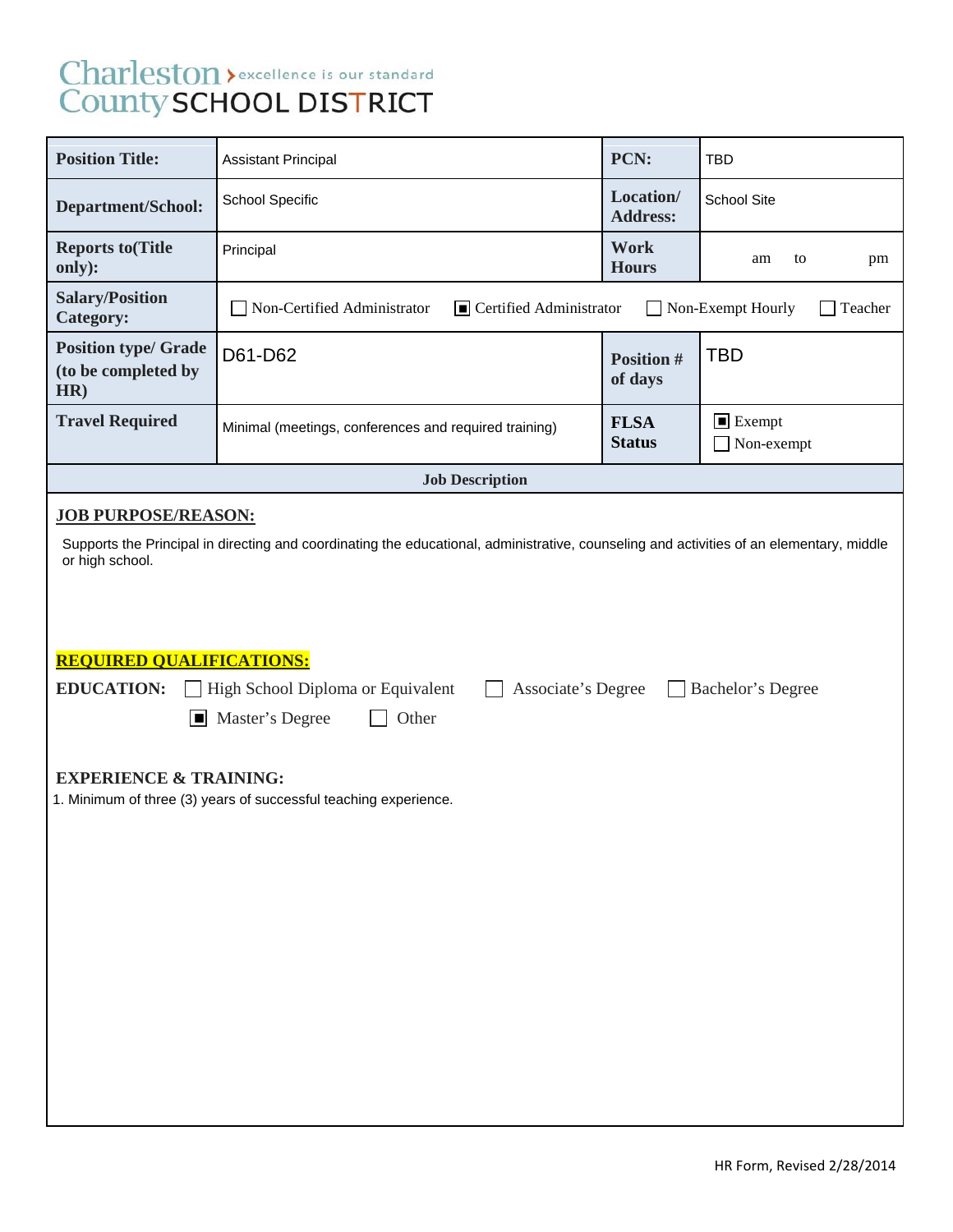# Charleston > excellence is our standard County SCHOOL DISTRICT

## **LICENSING/CERTIFICATION:**

SC Certification in appropriate school level administration.

## **OTHER SKILLS/REQUIREMENTS:**

#### **PREFERRED QUALIFICATIONS:**

#### **SUPERVISION RESPONSIBILITY (IF APPLICABLE):**

| <b>Direct Reports:</b>   | $#$ of non-exempt/classified | # of exempt/administrators/teachers |
|--------------------------|------------------------------|-------------------------------------|
| <b>Indirect Reports:</b> | $#$ of non-exempt/classified | # of exempt/administrators/teachers |

#### **PRIMARY POSITION RESPONSIBILITIES:**

1. Supports implementation of the school's vision, goals and strategies;

2. Assists the principal with supervisory responsibilities in accordance with the school district's policies, procedures and applicable laws;

3. Utilizes data to assist with development and monitoring of educational goals and initiatives that promote improved academic

achievement for all students;

- 4. Utilizes data to assist in the development and monitoring of student behavioral/health initiatives;
- 5. Confers with teachers and students concerning educational and behavioral initiatives in the school;
- 6. Assists the principal with supervising the instructional program and assisting teachers in personal growth improvement;
- 7. Assists the principal with interviewing, hiring, training and appraising the work performance of all employees;

8. Assists the principal with planning and monitoring the school budgets, including the requisition and allocation of supplies, equipment and instructional materials as needed;

9. Assists the principal with preparation of class schedules, cumulative records and attendance reports;

10. Assists in providing for the safety and security of all students and staff by walking about the school campus and facility and planning and directing building maintenance;

- 11. Develops and implements a professional growth plan;
- 12. Helps to promote good school and community relationships including appropriate public relations activities;
- 13. Assists with routine inspections of the school plant; and
- 14. Performs all other duties as delegated by the principal.